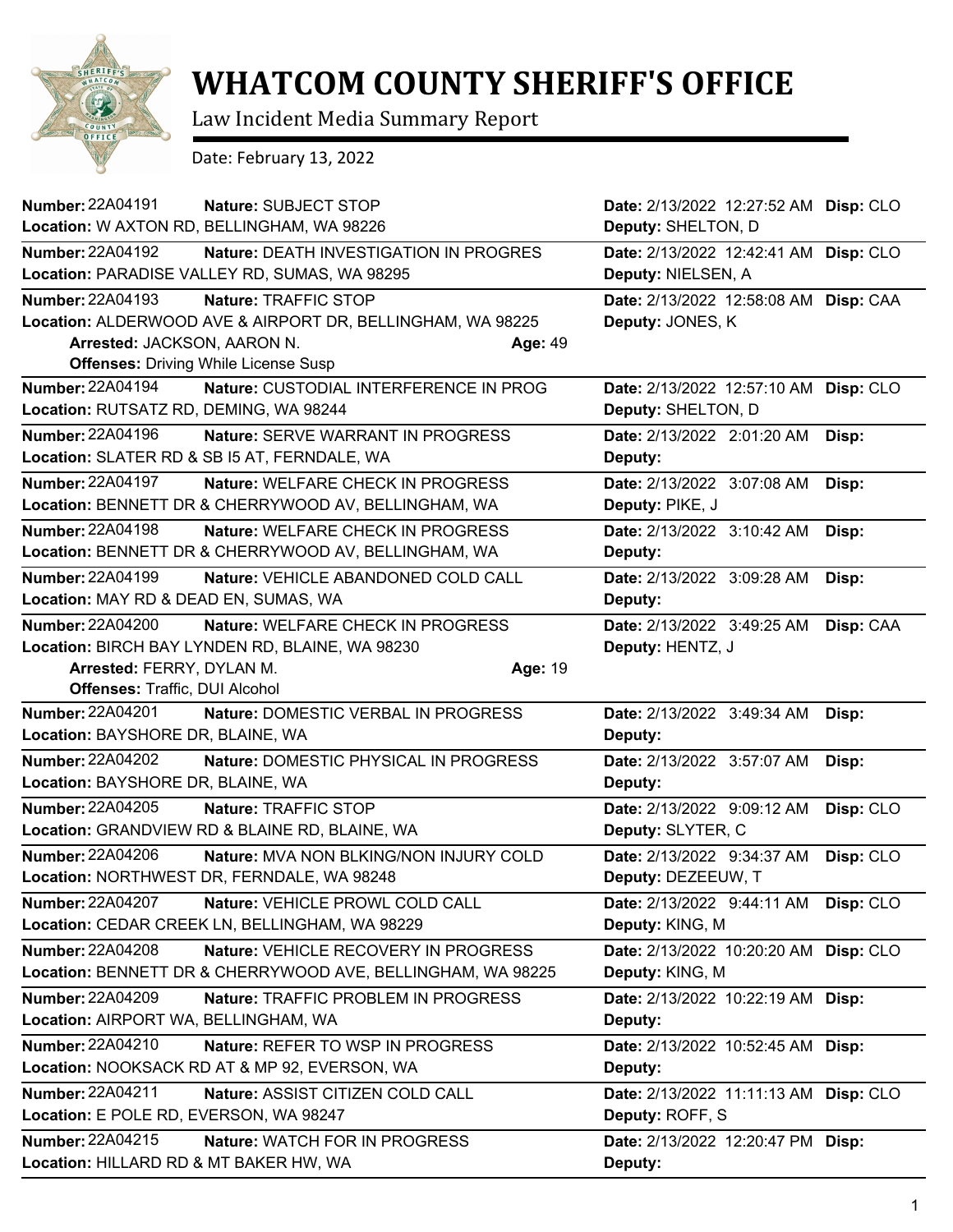| Number: 22A04216<br>Nature: MVA INJURY IN PROGRESS                  | Date: 2/13/2022 12:23:11 PM Disp:       |
|---------------------------------------------------------------------|-----------------------------------------|
| Location: LOST LAKE LN, BELLINGHAM, WA                              | Deputy: KING, M                         |
| <b>Number: 22A04217</b><br>Nature: MVA INJURY IN PROGRESS           | Date: 2/13/2022 12:43:55 PM Disp:       |
| Location: LOST LAKE LN, BELLINGHAM, WA                              | Deputy:                                 |
| <b>Number: 22A04218</b><br>Nature: MVA BLOCKING IN PROGRESS         | Date: 2/13/2022 12:53:18 PM Disp:       |
| Location: HANNEGAN RD, BELLINGHAM, WA                               | Deputy: ROFF, S                         |
| <b>Number: 22A04219</b><br>Nature: NOISE COLD CALL                  | Date: 2/13/2022 12:53:07 PM Disp: CLO   |
| Location: PROBERT PL & BANCROFT RD, BELLINGHAM, WA 98225            | Deputy: DEZEEUW, T                      |
| <b>Number: 22A04220</b><br>Nature: CIVIL PROBLEM IN PROGRESS        | Date: 2/13/2022 1:05:22 PM<br>Disp: CLO |
| Location: DAHLBERG RD, FERNDALE, WA 98248                           | Deputy: SLYTER, C                       |
| <b>Number: 22A04221</b><br>Nature: PARKING PROBLEM IN PROGRESS      | Date: 2/13/2022 1:16:36 PM<br>Disp: CLO |
| Location: ROEDER AVE, BELLINGHAM, WA 98225                          | Deputy: DEZEEUW, T                      |
| <b>Number: 22A04222</b><br>Nature: SLIM JIM IN PROGRESS             | Date: 2/13/2022 1:32:02 PM<br>Disp:     |
| Location: DEMING RD, DEMING, WA                                     | Deputy:                                 |
| <b>Number: 22A04223</b><br>Nature: IMPOUND PRIVATE IN PROGRESS      | Date: 2/13/2022 1:40:09 PM<br>Disp:     |
| Location: GUIDE MERIDIAN, BELLINGHAM, WA                            | Deputy:                                 |
| <b>Number: 22A04224</b><br><b>Nature: WATCH FOR IN PROGRESS</b>     | Date: 2/13/2022 2:04:02 PM<br>Disp:     |
| Location: VALLEY VIEW RD & PORTAL WA, CUSTER, WA                    | Deputy:                                 |
| <b>Number: 22A04226</b><br><b>Nature: SEX OFFENDER REGISTRATION</b> | Disp: CLO<br>Date: 2/13/2022 2:13:53 PM |
| Location: E AXTON RD, BELLINGHAM, WA 98226                          | Deputy: DEZEEUW, T                      |
| <b>Number: 22A04227</b><br>Nature: DOMESTIC ORDER VIOL IN PROGRES   | Date: 2/13/2022 2:13:35 PM<br>Disp: CLO |
| Location: CANTERBURY LN, BELLINGHAM, WA 98225                       | Deputy: DEZEEUW, T                      |
| Number: 22A04228<br>Nature: PROPERTY FOUND IN PROGRESS              | Date: 2/13/2022 2:44:56 PM<br>Disp: CLO |
| Location: W LAUREL RD, BELLINGHAM, WA 98226                         | Deputy: INGERMANN, N                    |
|                                                                     |                                         |
| Number: 22A04229<br>Nature: HIT AND RUN IN PROGRESS                 | Date: 2/13/2022 3:03:19 PM<br>Disp:     |
| Location: BAY RD, FERNDALE, WA                                      | Deputy: INGERMANN, N                    |
| <b>Number: 22A04230</b><br>Nature: SEX OFFENDER REGISTRATION        | Date: 2/13/2022 3:23:00 PM<br>Disp: CLO |
| Location: GUIDE MERIDIAN, BELLINGHAM, WA 98226                      | Deputy: DEZEEUW, T                      |
| <b>Number: 22A04231</b><br>Nature: SHOTS IN PROGRESS                | Date: 2/13/2022 3:22:01 PM<br>Disp: CLO |
| Location: HAWTHORNE PL, MAPLE FALLS, WA 98266                       | Deputy: JAMES, J                        |
| <b>Number: 22A04232</b><br>Nature: SHOTS IN PROGRESS                | Date: 2/13/2022 3:25:48 PM<br>Disp:     |
| Location: KENDALL RD, WA                                            | Deputy:                                 |
| <b>Number: 22A04233</b><br>Nature: ASSAULT SIMPLE COLD CALL         | Date: 2/13/2022 3:31:28 PM<br>Disp:     |
| Location: PETTICOTE LN, BLAINE, WA                                  | Deputy: INGERMANN, N                    |
| Number: 22A04234<br>Nature: DOMESTIC VERBAL COLD CALL               | Date: 2/13/2022 3:30:51 PM<br>Disp: CLO |
| Location: MT BAKER HWY, DEMING, WA 98244                            | Deputy: JAMES, J                        |
| Number: 22A04236<br>Nature: ASSIST CITIZEN IN PROGRESS              | Date: 2/13/2022 3:34:32 PM<br>Disp: CLO |
| Location: GOLDEN VALLEY DR, MAPLE FALLS, WA 98266                   | Deputy: JAMES, J                        |
| Number: 22A04239<br>Nature: SEX OFFENDER REGISTRATION               | Date: 2/13/2022 3:57:02 PM<br>Disp: CLO |
| Location: WISER SHORE LN, LYNDEN, WA 98264                          | Deputy: DEZEEUW, T                      |
| <b>Number: 22A04240</b><br>Nature: SEX OFFENDER REGISTRATION        | Date: 2/13/2022 3:59:29 PM<br>Disp: CLO |
| Location: WISER LN, LYNDEN, WA 98264                                | Deputy: DEZEEUW, T                      |
| Number: 22A04241<br>Nature: TRESPASS IN PROGRESS                    | Date: 2/13/2022 3:58:44 PM<br>Disp: CLO |
| Location: GUIDE MERIDIAN, BELLINGHAM, WA 98226                      | Deputy: INGERMANN, N                    |
| <b>Number: 22A04242</b><br>Nature: WATCH FOR IN PROGRESS            | Date: 2/13/2022 4:01:37 PM<br>Disp:     |
| Location: SHAMROCK RD, MAPLE FALLS, WA                              | Deputy:                                 |
| Number: 22A04243<br>Nature: SEX OFFENDER REGISTRATION               | Date: 2/13/2022 4:10:08 PM<br>Disp: ACT |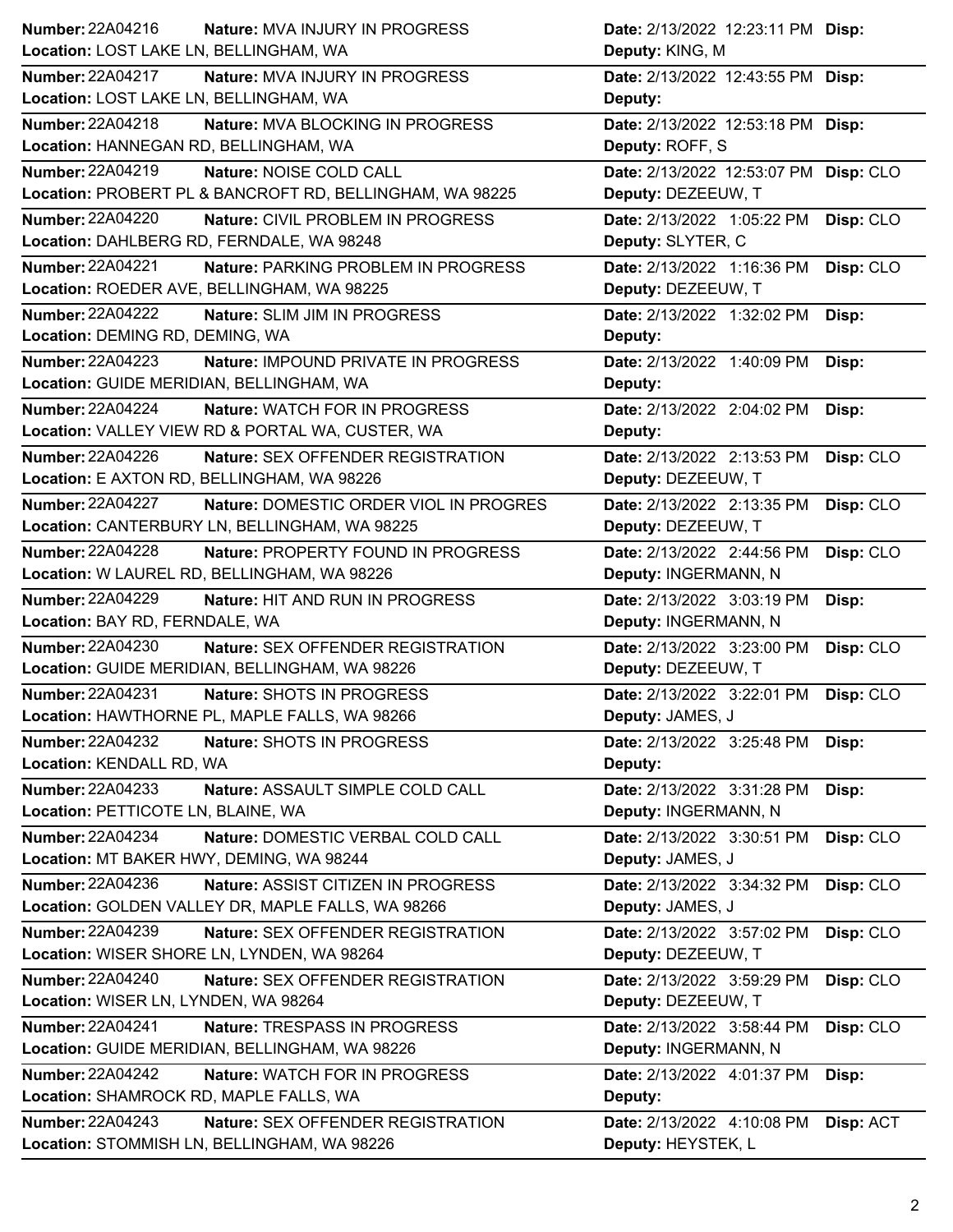| <b>Number: 22A04244</b><br>Nature: VEHICLE PROWL COLD CALL<br>Location: OLD SAMISH RD, BELLINGHAM, WA | Date: 2/13/2022 4:10:34 PM<br>Deputy:                    | Disp:     |
|-------------------------------------------------------------------------------------------------------|----------------------------------------------------------|-----------|
| <b>Number: 22A04246</b>                                                                               |                                                          |           |
| Nature: ALARM AUDIBLE IN PROGRESS<br>Location: NORTHSHORE RD, BELLINGHAM, WA                          | Date: 2/13/2022 4:14:31 PM<br>Deputy:                    | Disp:     |
| Number: 22A04247<br>Nature: SEX OFFENDER REGISTRATION                                                 | Date: 2/13/2022 4:28:25 PM                               | Disp: CLO |
| Location: CAGEY RD, BELLINGHAM, WA 98226                                                              | Deputy: HEYSTEK, L                                       |           |
| <b>Number: 22A04248</b><br><b>Nature: WATCH FOR IN PROGRESS</b>                                       | Date: 2/13/2022 4:28:54 PM                               | Disp:     |
| Location: MAYFAIR PL & SEAFAIR DR, BLAINE, WA                                                         | Deputy:                                                  |           |
| <b>Number: 22A04249</b><br>Nature: HOT ROD IN PROGRESS                                                | Date: 2/13/2022 4:30:07 PM                               | Disp: CLO |
| Location: SHAMROCK RD & BELLWOOD DR, MAPLE FALLS, WA 98266                                            | Deputy: JAMES, J                                         |           |
| <b>Number: 22A04250</b><br>Nature: SUSPICIOUS VEHICLE IN PROGRESS                                     | Date: 2/13/2022 4:39:49 PM                               | Disp: CLO |
| Location: OLSON RD, FERNDALE, WA 98248                                                                | Deputy: HEYSTEK, L                                       |           |
| Number: 22A04251<br><b>Nature: SEX OFFENDER REGISTRATION</b>                                          | Date: 2/13/2022 5:04:16 PM                               | Disp: CLO |
| Location: NOON RD, EVERSON, WA 98247                                                                  | Deputy: ANDERS, J                                        |           |
|                                                                                                       |                                                          |           |
| Number: 22A04253<br>Nature: WATCH FOR IN PROGRESS                                                     | Date: 2/13/2022 5:28:38 PM                               | Disp:     |
| Location: MARINE DR & ALDERWOOD AV, BELLINGHAM, WA                                                    | Deputy:                                                  |           |
| <b>Number: 22A04254</b><br>Nature: SEX OFFENDER REGISTRATION                                          | Date: 2/13/2022 5:32:28 PM                               | Disp: CLO |
| Location: CUSTER SCHOOL RD, CUSTER, WA 98240                                                          | Deputy: ANDERS, J                                        |           |
| Number: 22A04255<br><b>Nature: PARTY IN PROGRESS</b>                                                  | Date: 2/13/2022 5:43:47 PM                               | Disp:     |
| Location: OLSON RD, FERNDALE, WA                                                                      | Deputy:                                                  |           |
| <b>Number: 22A04257</b><br>Nature: TRAFFIC STOP                                                       | Date: 2/13/2022 6:20:11 PM                               | Disp: CAA |
| Location: HANNEGAN RD & VAN WYCK RD, BELLINGHAM, WA 98226                                             |                                                          |           |
|                                                                                                       | Deputy: JAMES, J                                         |           |
| Arrested: FAVER, TYLER L.<br>Age: 38                                                                  |                                                          |           |
| <b>Offenses: Driving While License Susp</b>                                                           |                                                          |           |
| <b>Number: 22A04258</b><br>Nature: VEHICLE THEFT COLD CALL                                            | Date: 2/13/2022 6:27:22 PM Disp: CAA                     |           |
| Location: MERIDIAN ST, BELLINGHAM, WA 98226                                                           |                                                          |           |
|                                                                                                       | Deputy: CONLEE, Z                                        |           |
| Arrested: NOLAN, JARED M.<br>Age: 21                                                                  |                                                          |           |
| <b>Offenses: Possession, Stolen Vehicle, Weapons Offense</b>                                          |                                                          |           |
| <b>Number: 22A04259</b><br>Nature: SUSPICIOUS PERSON COLD CALL                                        | Date: 2/13/2022 7:10:36 PM                               | Disp:     |
| Location: CLEMATIS LN, BELLINGHAM, WA                                                                 | Deputy: NIELSEN, A                                       |           |
| Number: 22A04260<br>Nature: MVA INJURY IN PROGRESS                                                    | Date: 2/13/2022 7:27:56 PM                               | Disp:     |
| Location: BIRCH BAY DR, BLAINE, WA                                                                    | Deputy: INGERMANN, N                                     |           |
|                                                                                                       |                                                          |           |
| Number: 22A04261<br>Nature: MVA INJURY IN PROGRESS                                                    | Date: 2/13/2022 7:28:20 PM                               | Disp:     |
| Location: BEACHCOMBER DR, BLAINE, WA                                                                  | Deputy:                                                  |           |
| Number: 22A04262<br>Nature: VEHICLE RECOVERY IN PROGRESS<br>Location: MASSEY RD, EVERSON, WA          | Date: 2/13/2022 8:02:22 PM<br>Deputy:                    | Disp:     |
|                                                                                                       |                                                          |           |
| <b>Number: 22A04263</b><br>Nature: SUICIDAL SUBJECT COLD CALL<br>Location: HARKSELL RD, FERNDALE, WA  | Date: 2/13/2022 8:18:10 PM<br>Deputy:                    | Disp:     |
| <b>Number: 22A04264</b><br>Nature: SUICIDAL SUBJECT COLD CALL                                         | Date: 2/13/2022 8:23:12 PM                               | Disp:     |
| Location: HARKSELL RD, FERNDALE, WA                                                                   | Deputy: BRULAND, D                                       |           |
| <b>Number: 22A04265</b><br>Nature: ASSIST AGENCY IN PROGRESS                                          | Date: 2/13/2022 8:31:01 PM                               | Disp: CLO |
| Location: NB I5 AT & MP 26., FERNDALE, WA                                                             | Deputy: SHELTON, D                                       |           |
| <b>Number: 22A04266</b><br>Nature: VEHICLE PROWL COLD CALL                                            |                                                          |           |
| Location: LAKEWAY DR, BELLINGHAM, WA 98229                                                            | Date: 2/13/2022 12:21:47 PM Disp: CLO<br>Deputy: BOYD, M |           |
|                                                                                                       |                                                          |           |
| Number: 22A04267<br>Nature: VEHICLE PROWL COLD CALL<br>Location: OLD SAMISH RD, BELLINGHAM, WA 98229  | Date: 2/13/2022 5:04:40 PM<br>Deputy: BOYD, M            | Disp: CLO |
|                                                                                                       |                                                          |           |
| Number: 22A04268<br>Nature: SUSPICIOUS VEHICLE IN PROGRESS                                            | Date: 2/13/2022 9:09:27 PM                               | Disp: CLO |
| Location: MOSQUITO LAKE RD, DEMING, WA 98244                                                          | Deputy: STAFFORD, M                                      |           |
| Number: 22A04269<br>Nature: FOLLOW UP<br>Location: BIRCH BAY DR, BLAINE, WA                           | Date: 2/13/2022 9:10:38 PM<br>Deputy: MOYES, K           | Disp:     |